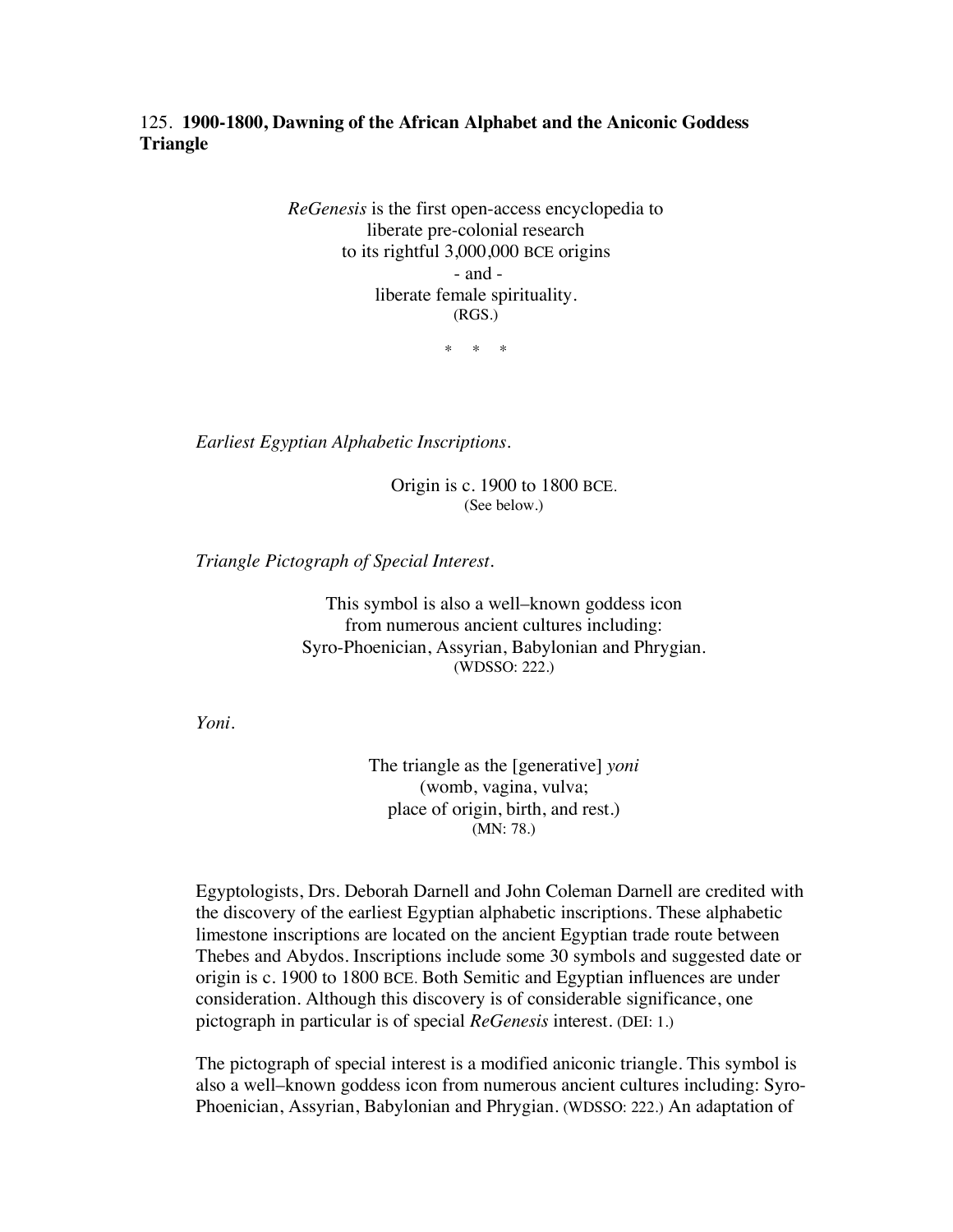this pictograph is the ankh symbol of dark African/Egyptian mother goddess Isis meaning the 'breath of life.' (GSAE: 27.) Additional considerations are: adaptations the sign of Tanit, double-axe (conjoined triangles at the apexes), and Egyptian KA symbol plus the glyph of the female as well as the planet "Venus".\* (WDSSO: 222.) \* A further interpretation of the KA symbol is the Sarcophagus of Isis: with her hands held above her head in a celebration d'orant posture (DM: 12), she draws down the universal KA energy into her personal BA spirit soul. As underworld goddess of death and transition, Isis re-members, re-vives her BA spirit soul (bird) with the universal KA or spirit spark.

As noted in BCE entry, 2000-1450, Middle Bronze Age Crete*,* this ancient goddess symbol is one of the 'unidentified' pictographic images on the Cretan Phaistos Disk, c. 1700 BCE. (RG: 37.) Also, in BCE entry: 5300-4300, Climactic Phase and Script in Old Europe, Gimbutas says that such symbols are a "script of its own kind" (COG: 319) and can be traced back to "Vinca and Tisza culture groups." (COG: 309.) (RGS.)

Further research on writing plus Vinca and Tisza sacred script: \* 5500-5000, Old European Writing Examples from Sicily; 5400-3200, Ancient Aphrodite: Chalcolithic or Copper Age; 5300-4300, Climactic Phase and Script in Old Europe; 5000-4900, Inanna, Uruk, and Mesopotamia; 3400-2900, Mesopotamian Writing from the Protoliterate Period; 3100-2600, Proto Bronze Age Crete, Writing and Heroes; 3000-2000, Anatolia; 3000, First Dynasty, Egypt; 2300, Sumerian Transitions; 2000-1450, Middle Bronze Age Crete; 2000, Asherah; 1600, Mycenaeans Dominant on Greek Mainland; 1100-800, Iron Age; 1100-800, Mediterranean Dark Ages; 668-626, Sumerian Mythology; and 500-400, Classical Greek Era and Leading Male Authors. (RGS.)

\* (For further images of Vinca – Tisza (Central Balkan) sacred script and symbols, see Google Images, and use the phrase: "Jela Transylvania Neolithic sign.")

Further research on ancient Dark Mothers (Creatrix?) and related trade routes: 3,000,000, Overview of Hominid Evolution Including Dark Mothers and Later Migrations; 500,000-300,000, Dark Mother Tan-Tan; 280,000-250,000, The Berekhat Ram Figure; 70,000, Blombos Cave and V Shaped Engraving; 50,000, African Homo Sapiens Migrations and Matrilineal Motherline; 40,000, Har Karkom; 30,000-25,000, Aurignacian Age; 30,000-25,000, Goddess of Willendorf, Austria; 26,000, Grimaldi Caves; 25,000-20,000, Gravettian Age; 25,000, Caravanserai, Trade Routes, and Dark Mothers; 25,000-20,000, Goddess of Laussel; 24,000, Dolni Vestonice; 23,000, Austrian Goddess of Lespugue; 10,000, Grotta dell'Addaura; 7000, Jericho, Canaan Palestine: Mesolithic to Neolithic; 7000, Hieros Gamos*;* 6000, Sicilians to Malta; 5200, Malta and Gozo; 4700, Dolmens; 2200, Nahariyah and Ashrath-Yam; 1000, Ephesus, Anatolia; 800, Tanit; 800, Carthage, Africa, the Goddess Tanit and Sacrifice; 750-650, Cybele and King Midas, Anatolia; 664-525, Neith and the Black Virgin Mary Temple at Sais, Egypt; 600, Goddess Kaabou at Petra, Jordan plus Mecca, Saudi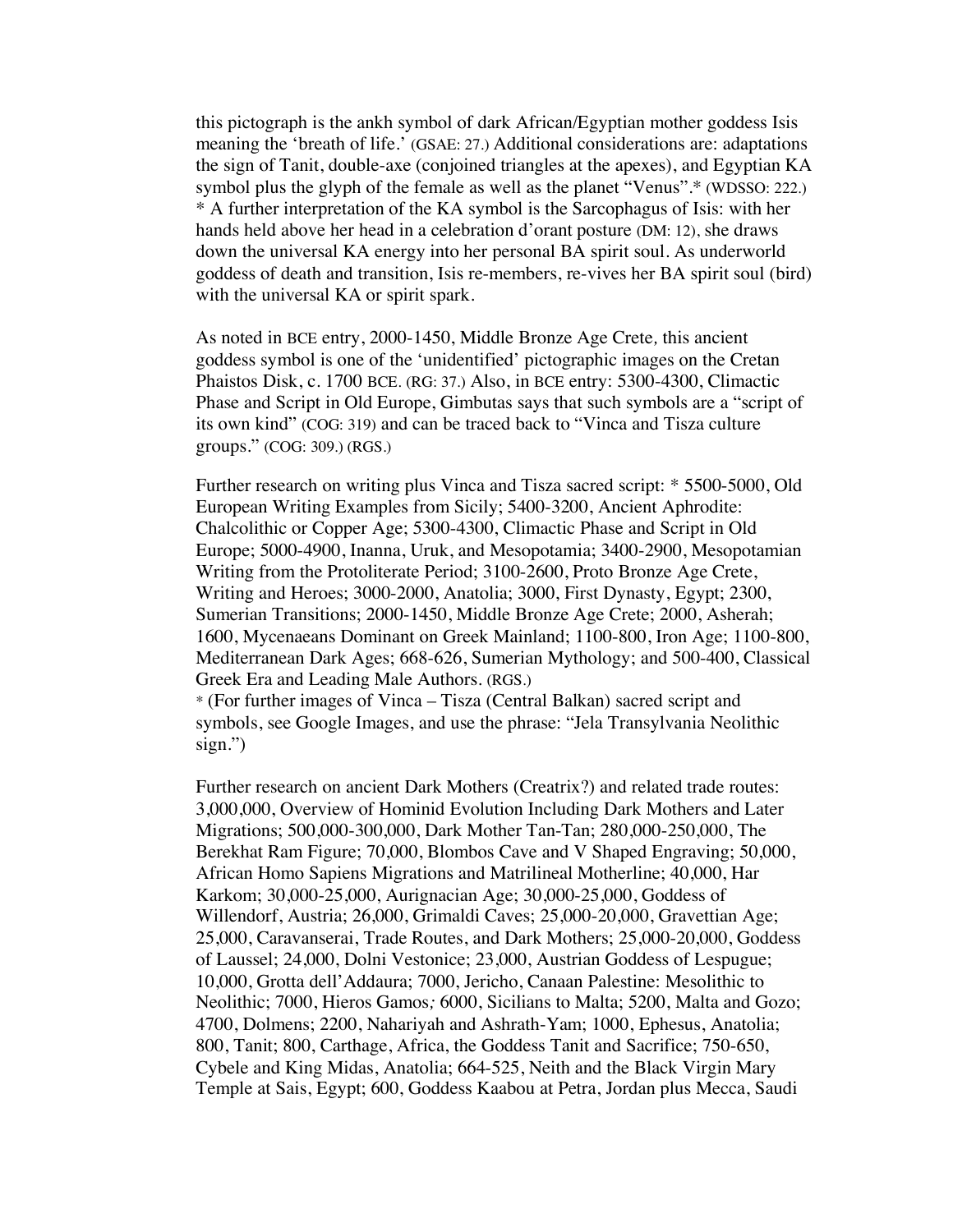Arabia; 400, Cathedra Goddess Isis; and 370, Isis and Philae, Egypt. (RGS.) Additional Goddess considerations from other ancient populations and time periods include: German Hoherfels (40,000 BCE); Russian Kostenki - Borshevo  $(25,000 \text{ BCE})$ ;  $*$  and French Carbonnel  $(4,000 \text{ BCE})$ .

\* Although Stone Age female (i.e. vulva) finds are abundant, archaeological male (phallus) discoveries are rare and timeline starts around 28,000-26,000 BCE. (Don Hitchcock. Donsmaps.com/venustimeline.html)

Further research on vulva images: 34,000-28,000, Les Eyzies Vulva Engravings, Dordogne Caves; 31,000, Chauvet Cave and Vulva Engravings; 30,000-25,000, Aurignacian Age; 30,000-25,000, Goddess of Willendorf, Austria; 25,000-20,000, Goddess of Laussel; 5300-4300, Climactic Phase and Script in Old Europe; 3000- 2000, Cycladic Goddesses; 2600-2000, Early Bronze Age, Crete, Chthonian; and 400, Celtic Sheela-na-gig. (RGS.) \*

\* For additional CE research, see illustration of a 1600 c. vulva labyrinth design in: Bord, Janet. *Mazes and Labyrinths of the World*. New York, NY: Dutton, 1976. 85, Fig. 127.) **(**MLW.)

Further V/triangle/vulvic research: 70,000, Blombos Cave; 34,000-28,000, Les Eyzies Vulva Engravings, Dordogne Caves; 31,000, Chauvet Cave and Vulva Engravings; 30,000-25,000, The Aurignacian Age; 30,000, Labyrinths, Spirals, and Meanders; 30,000-25,000, Goddess of Willendorf, Austria; 8000/7000-5000, Early Neolithic; 7000-5000, Early Neolithic Crete; 5500-3500, Cucuteni (Tripolye) Culture, Eastern Europe; 5300-4300, Climactic Phase and Script in Old Europe; 4000-3000, Locmariaquer, Brittany Hook Symbology; 4000-3500, Gavrinis, Brittany France; 2000, Asherah; 1790-1700, Goddess of Kultepe, Anatolia; 1500, Lachish Ewer, Triangle, and Menorah; and 800, Tanit (Also Taanit, Ta'anit, Tannit, or Tannin). (RGS.)

Further research on symbolic systems including the V/triangle/vulvic cave engravings and gender emergence research:

- Caldwell, Duncan. "Supernatural Pregnancies: Common Features and New Ideas Concerning Upper Paleolithic Feminine Imagery." *Arts & Cultures.*  Geneva, Switzerland: Barbier-Mueller Museums, 2010. 52-75. (SPC.)
- Clottes, Jean, and J. David Lewis-Williams. *The Shamans of Prehistory: Trance and Magic in the Painted Caves.* Trans. Sophie Hawkes. New York, NY: Harry N. Abrams, 1998. (SOP.)
- Conroy, L. P. "Female Figurines of the Upper Paleolithic and the Emergence of Gender." *Women in Archaeology: A Feminist Critique*. Eds. Hilary du Cros and Laurajane Smith. Canberra, Australia: Dept. of Prehistory, Research School of Pacific Studies, Australian National University, 1993. 153-160. (FF.)
- Jabr, Ferris. "Ars Longa." *New York Times Magazine,* Dec. 7, 2014: 18, 20. (ARSL.)
- Joan, Eahr Amelia. "Ochre's Living Lineage: The Gyne-Morphic Bloodline of Spirituality." Publication, 2018. (OLL.)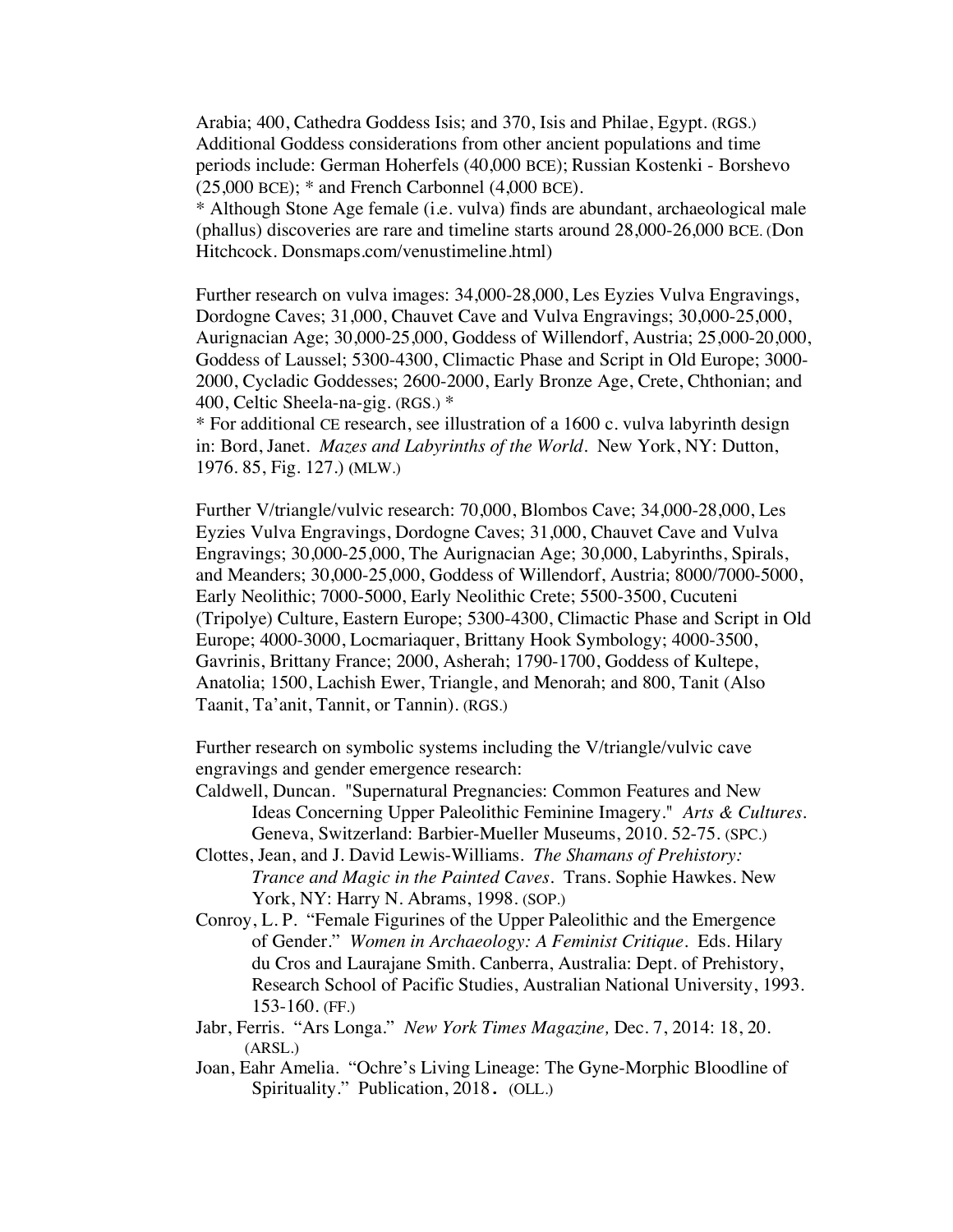- Lewis-Williams, David J. *The Mind in the Cave: Consciousness and the Origins of Art.* London, England: Thames and Hudson, 2002. (MIC.)
- Marler, Joan, and Miriam R. Dexter, Eds. *Signs of Civilization: Neolithic Symbol System of Southeast Europe*. Novi Sad, Hungary: Institute of Archaeomythology, 2009. (SC.)
- McCoid, Catherine Hodge and LeRoy D. McDermott. "Toward Decolonizing Gender." *American Anthropologist* 98.2 (Jun. 1996): 319-326. (TDG.)
- Rubin, Alissa J. "A Mirror of Subterranean Wonders: Replica of Chauvet Cave Bristles with Lifelike Paintings." *New York Times*, Apr. 25, 2015: C1-C2. (MSW.)
- Tedlock, Barbara. *The Woman in the Shaman's Body: Reclaiming the Feminine in Religion and Medicine*. New York, NY: Bantam Books, 2005. (WSB.)
- Further Egyptian research:
- Bleeker, C. J. "Isis and Hathor: Two Ancient Egyptian Goddesses." *Book of the Goddess, Past and Present: An Introduction to Her Religion.* Ed. Saul M. Olyan. New York, NY: Crossroads Press, 1988. 29-48. (IAH.)
- Budge, E. A. Wallace. *The Gods of the Egyptians.* New York, NY: Dover, 1969. (TGTE.)
- \_\_\_\_\_\_. "Introduction." *The Book of the Dead: The Hieroglyphic Transcript and Translation into English of the Papyrus of Ani*. 1895. Avenel, NJ: Gramercy Books, 1994. (BD.)
- Edwards, Amelia Ann Blanford. "The Origin of Portrait Sculptures, and the History of the Ka." *Egypt and Its Monuments: Pharaohs, Fellahs and Explorers*. New York, NY: Harper & Bros., 1891. 113-156. (OPS.)
- Erman, Adolf. *Life in Ancient Egypt.* 1894. Tran. H. M. Tirard. London, England: Constable Publications, 1971. (LIAE.)
- Hornung, Erik. *Conceptions of God in Ancient Egypt: The One and the Many*. Ithaca, NY: Cornell University Press, 1982. (CGA.)
- Lubell, Winifred Milius. "Temples of the Great Goddess." *Heresies: A Feminist Publication on Art and Politics.* (Revised Edition). 2.1, Issue 5 (1982): 32-39. (TGG.)
- Lesko, Barbara S. *The Remarkable Women of Ancient Egypt*. Providence, RI: BC Scribe, 1987. (RW.)
- \_\_\_\_\_. Ed. *Women's Earliest Records: From Ancient Egypt and Western Asia*. Atlanta, GA: Scholars Press, 1989. (WER.)
- \_\_\_\_\_. *The Great Goddesses of Egypt*. Norman, OK: University of Oklahoma Press, 1999. (GGOE.)
- Showerman, Grant. *The Great Mother of the Gods*. 1902. Chicago, IL: Argonaut, 1969. (GMG.)
- Witt, Reginald Eldred. *Isis in the Graeco-Roman World*. (*Isis in the Ancient World.)* Ithaca, NY: Cornell University Press, 1971. (IG.)

Further Psi/KA goddess research: 25,000, Caravanserai, Trade Routes, and Dark Mothers; 15,000-12,000, Lascaux Cave; 10,000, Grotta dell'Addaura; 7000-5000,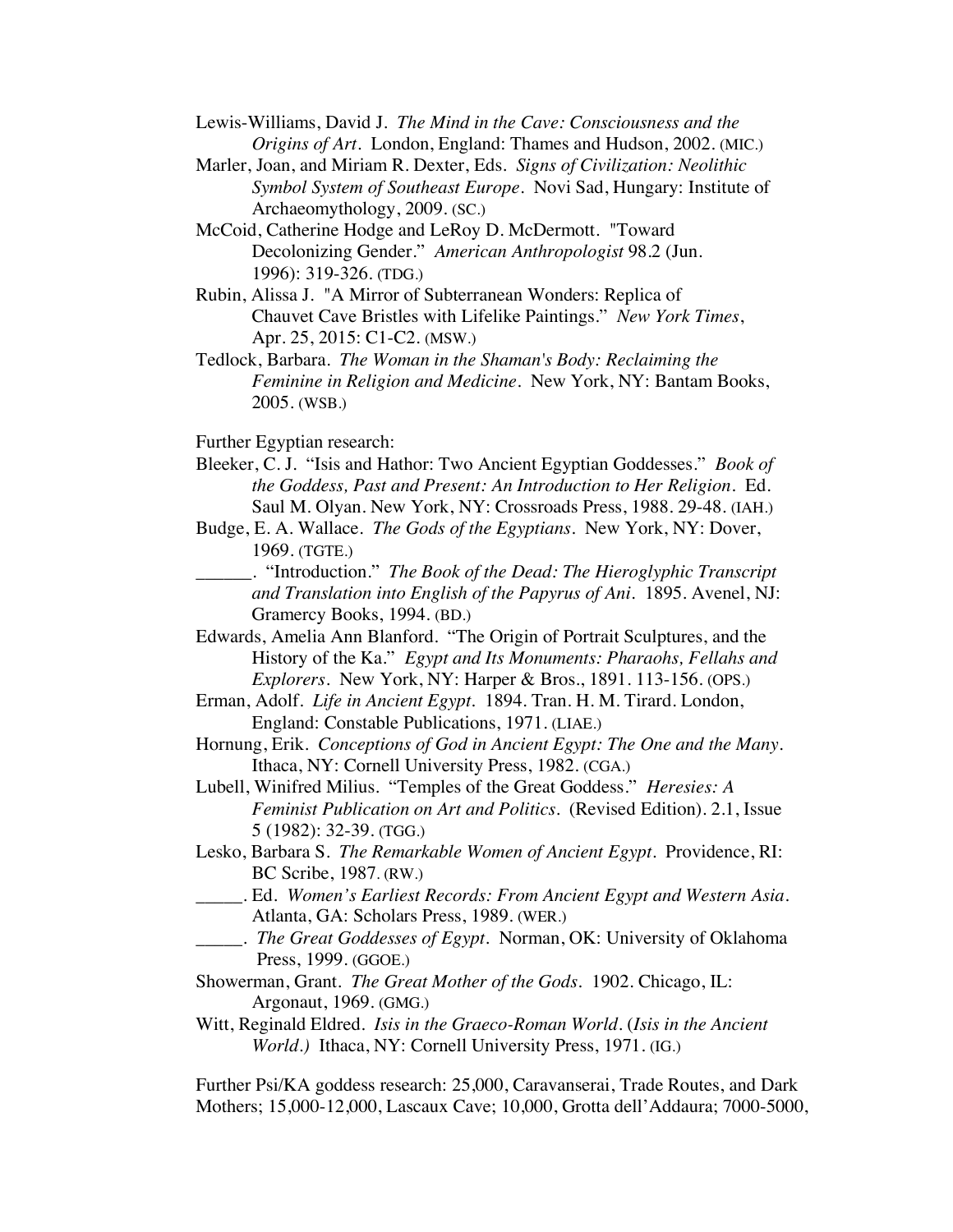Early Neolithic Crete; 5500-3500, Cucuteni (Tripolye) Culture, Eastern Europe; 5400-3500, Ancient Aphrodite: Chalcolithic or Copper Age; 4000, Nile Bird Goddess, Egypt; 2000-1450, Middle Bronze Age, Crete, Chthonian Peak Temple (Palace) Period, Middle Minoan Period (MM IA-MMII); 2,000, Asherah 1500, Lachish Ewer, Triangle, and Menorah; 1400-1000, Post Palace Period; 900-800, KA Goddess, Salamis, Cyprus; 800, Tanit (Also Taanit, Ta'anit, Tannit, or Tannin); and 664-525, Neith and Black Virgin at Sais Temple, Egypt. (RGS.)

Also further research and discussions about bucranium, fallopian tubes, Horns of Consecration (or 'celebratory sun posture'), plus Psi/KA goddesses: 15,000- 12,000, Lascaux Cave; 13,000-11,000, Altamira Cave; 7000-5000, Early Neolithic Crete; and 2600-2000, Early Bronze Age, Crete, Chthonian\* Prepalatial Early Minoan (EM I-III). (RGS.) **\*** (Earth mother, Chthonia.)

Further Psi/KA research:

- Evans, Sir Arthur. *The Mycenaean Tree and Pillar Cult and Its Mediterranean Relations: With Illustrations from Recent Cretan Finds*. London, England: Macmillan, 1901. (MTPC.)
- James, Edward Oliver. *The Tree of Life: An Archaeological Study*. Leiden, Netherlands: Brill, 1966. (TOL).
- Keel, Othmar. *Goddesses and Trees, New Moon and Yahweh*. Sheffield, England: Sheffield Academic Press, 1998. (GAT.)
- Meekers, Marijke.*Sacred Tree on Cypriote Cylinder Seals*. Nicosia, Cyprus: Report of the Department of Antiquities Cyprus: 1987. 66-76. (STCC.)

IMAGE: ANKH, TRIANGLE AND MAAT HIEROGLYPHS: LUXOR, EGYPT. PHOTO: © GSA. DESCRIPTION: ANKH, TRIANGLE AND MAAT HIEROGLYPHS, LUXOR TEMPLE, EGYPT. SLIDE LOCATION EGYPT, SHEET 29, ROW 3, SLEEVE 3, SLIDE #145A, BCE. CO\_EGY\_S29\_R3\_SL3\_S145A.jpg SHOT ON LOCATION: LUXOR TEMPLE: EGYPT. NOTE 1: "THE TRIANGLE AS THE [GENERATIVE] *YONI* (WOMB, VAGINA, VULVA; PLACE OF ORIGIN, BIRTH, AND REST) (MN: 78)." NOTE 2: FIELDWORK PROJECT 1989.

IMAGE: SEATED LAW–GIVER GODDESS MAAT: KARNAK, EGYPT. PHOTO: © GSA. DESCRIPTION: HIEROGLYPHIC IMAGE OF SEATED CATHEDRA GODDESS MAAT WITH OSTRICH FEATHER AND ANKH (FEMALE SYMBOL OF ETERNAL LIFE – OR – BREATH OF LIFE). SLIDE LOCATION EGYPT, SHEET 24, ROW 3, SLEEVE 4, SLIDE #86Y, BCE. CO\_EGY\_S24\_R3\_SL4\_S86Y.jpg SHOT ON LOCATION: OPEN AIR MUSEUM: KARNAK, EGYPT. NOTE 1: AN ICONOGRAPHIC INTERPRETATION OF THE CATHEDRA (THRONE) GODDESS MAAT INCLUDES HIEROS GAMOS. (APL: 2-23-1999.) NOTE 2: "THE HIEROS GAMOS FROM WHENCE A ROYAL SOVEREIGN GETS HIS [OR HER] POWER AND THIS IS THE GODDESS HERSELF (APL: 2-23-1999)."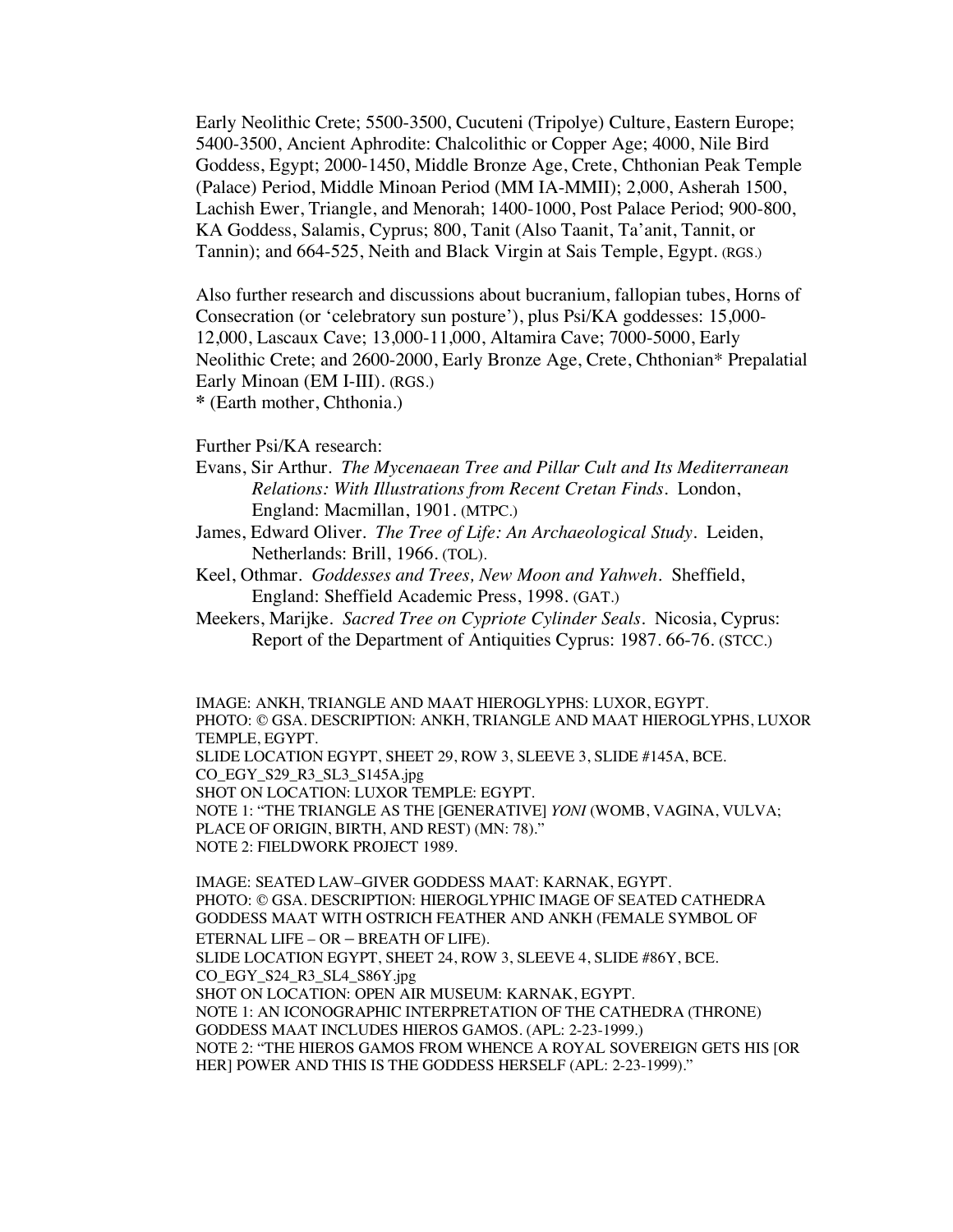NOTE 3: AS NOTED IN *REGENESIS,* 1999 (RG: 29, 44), THESE 'THRONED' GODDESSES [SUCH AS MAAT] WERE ENVISIONED AND SUBSEQUENTLY NAMED, CATHEDRA GODDESSES. NOTE 4: FIELDWORK PROJECT 1989.

IMAGE: HIEROGLYPHIC IMAGE OF CATHEDRA GODDESS MAAT: KARNAK, EGYPT. PHOTO: © GSA. DESCRIPTION: HIEROGLYPHIC IMAGE OF SEATED CATHEDRA GODDESS MAAT WITH OSTRICH FEATHER AND ANKH (FEMALE SYMBOL OF ETERNAL LIFE – OR – BREATH OF LIFE).

SLIDE LOCATION EGYPT, SHEET 24, ROW 4, SLEEVE 1, SLIDE #90, BCE. CO\_EGY\_S24\_R4\_SL1\_S90.jpg

SHOT ON LOCATION: OPEN AIR MUSEUM: KARNAK, EGYPT.

NOTE 1: AN ICONOGRAPHIC INTERPRETATION OF THE CATHEDRA (THRONE) GODDESS MAAT INCLUDES HIEROS GAMOS. (APL: 2-23-1999.)

NOTE 2: "THE HIEROS GAMOS FROM WHENCE A ROYAL SOVEREIGN GETS HIS [OR HER] POWER AND THIS IS THE GODDESS HERSELF (APL: 2-23-1999)."

NOTE 3: AS NOTED IN *REGENESIS,* 1999 (RG: 29, 44), THESE 'THRONED' GODDESSES [SUCH AS MAAT] WERE ENVISIONED AND SUBSEQUENTLY NAMED, CATHEDRA GODDESSES.

NOTE 4: FIELDWORK PROJECT 1989.

PHOTO NOTE BELOW:

ALSO MAAT, SLIDE LOCATION EGYPT, SHEET 24, ROW 4, SLEEVE 2, SLIDE #90A, CO\_EGY\_S24\_R4\_SL2\_S90A.jpg

IMAGE: SEATED LAW–GIVER GODDESS MAAT: KARNAK, EGYPT. PHOTO: © GSA. DESCRIPTION: HIEROGLYPHIC IMAGE OF SEATED CATHEDRA GODDESS MAAT WITH OSTRICH FEATHER AND ANKH (FEMALE SYMBOL OF ETERNAL LIFE – OR – BREATH OF LIFE).

SLIDE LOCATION EGYPT, SHEET 24, ROW 4, SLEEVE 2, SLIDE #90A, BCE. CO\_EGY\_S24\_R4\_SL2\_S90A.jpg

SHOT ON LOCATION: OPEN AIR MUSEUM: KARNAK, EGYPT.

NOTE 1: AN ICONOGRAPHIC INTERPRETATION OF THE CATHEDRA (THRONE) GODDESS MAAT INCLUDES HIEROS GAMOS. (APL: 2-23-1999.)

NOTE 2: "THE HIEROS GAMOS FROM WHENCE A ROYAL SOVEREIGN GETS HIS [OR HER] POWER AND THIS IS THE GODDESS HERSELF (APL: 2-23-1999)."

NOTE 3: AS NOTED IN *REGENESIS,* 1999 (RG: 29, 44), THESE 'THRONED' GODDESSES [SUCH AS MAAT] WERE ENVISIONED AND SUBSEQUENTLY NAMED, CATHEDRA GODDESSES.

NOTE 4: FIELDWORK PROJECT 1989.

IMAGE: APHRODITE'S BLACK TRIANGULAR STONE (EGYPTIAN KA/ANKH) COIN FROM THE PAPHIAN SANCTUARY: KOUKLIA, CYPRUS. PHOTO: © GSA. DESCRIPTION: COIN OF APHRODITE'S BLACK TRIANGULAR

(VULVA-SHAPE) BAETYL (STONE), PAPHIAN SANCTUARY IN KOUKLIA, CYPRUS. (TRIANGLE/ANKH = FEMALE SIGN OF LIFE.)

SLIDE LOCATION CYPRUS, SHEET 3, ROW 3, SLEEVE 2, SLIDE #8, 425 BCE. CU\_CYP\_S3\_R3\_SL2\_S8.

SHOT ON LOCATION: BRITISH MUSEUM: LONDON, ENGLAND.

NOTE 1: COMPARISON ALSO NOTED AT KING TUT EXHIBIT, DE YOUNG MUSEUM (SF CA) ON 6-27-09.

NOTE 2: AN ICONOGRAPHIC INTERPRETATION OF THE ANKH INCLUDES HIEROS GAMOS. (APL: 2-23-1999.)

NOTE 3: "THE HIEROS GAMOS FROM WHENCE A ROYAL SOVEREIGN GETS HIS [OR HER] POWER AND THIS IS THE GODDESS HERSELF (APL: 2-23-1999)."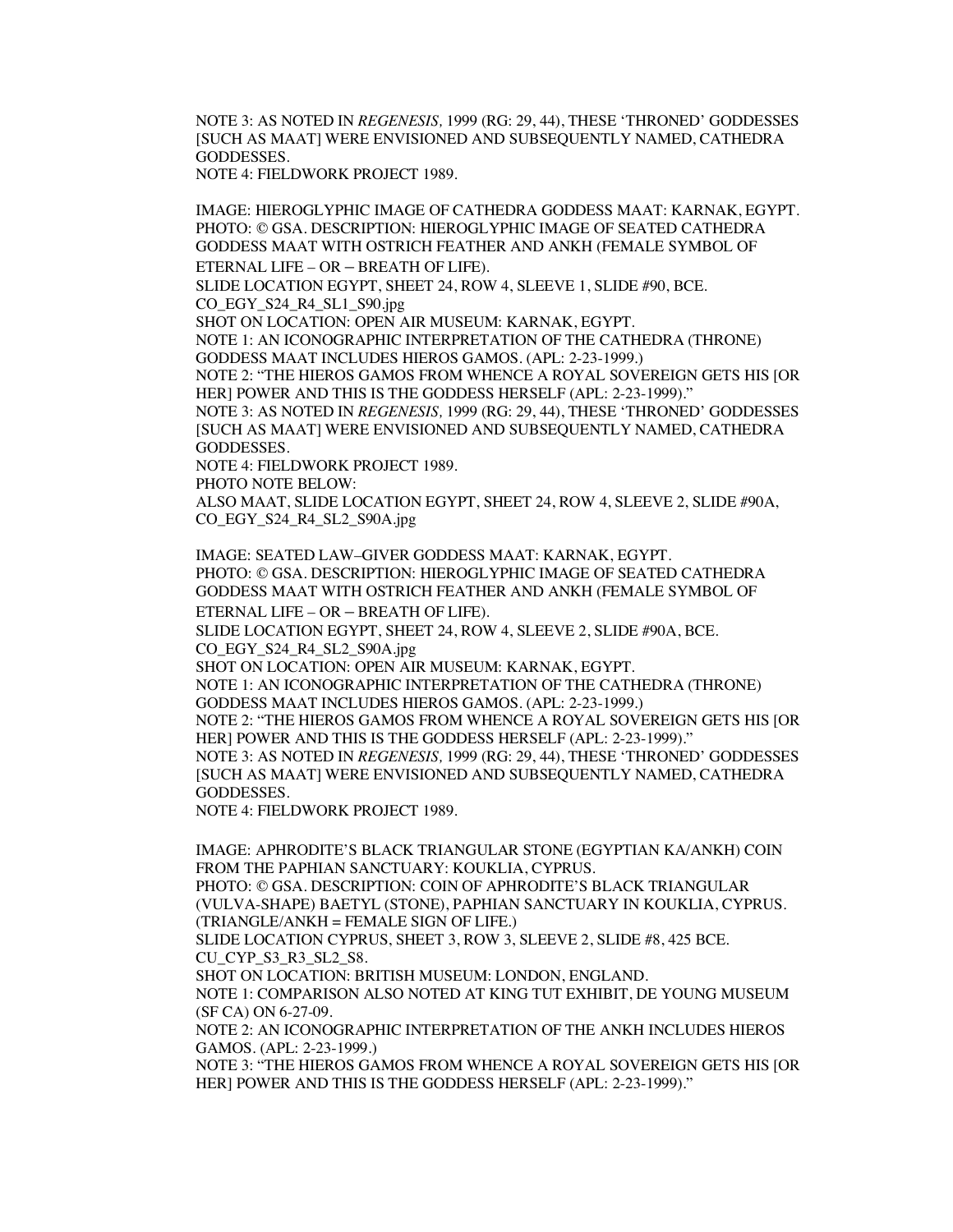NOTE 4: THE KA IS ALSO THE GENERIC SYMBOL FOR THE FEMALE, THE PLANET *VENUS*, AND THE EGYPTIAN ANKH. (RGS.) (SOURCE IS ENTRY ABOVE.) NOTE 5: FIELDWORK PROJECT 2002.

IMAGE: ANKH TANIT: TUNIS, TUNISIA. PHOTO: © GSA. DESCRIPTION: TRIUNE LIMESTONE STELA OF TANIT, ANICONIC PICTOGRAPH OF THE KA/ANKH. STELA IS FROM THE PUNIC TEMPLE/GRAVE YARD AREA. SLIDE LOCATION TUNISIA, SHEET 4, ROW 1, SLEEVE 3, SLIDE #24, BCE. CO\_TUN\_S4\_R1\_SL3\_S24.jpg SHOT ON LOCATION: BARDO MUSEUM: TUNIS, TUNISIA. NOTE 1: FYI (DPA: LXXXVIII, #Z 136-137.) NOTE 2: THIS STELA = TANIT WITH CHILD. NOTE 3: ALSO NOTE THAT THE ICONOGRAPHY OF THIS STELA IS FOUND IN THE LINEAR A, CRETE, GREECE. NOTE 4: FIELDWORK PROJECT 1989.

IMAGE: TANIT: DOUGGA/THUGGA, NORTHERN TUNISIA. PHOTO: © GSA. DESCRIPTION: TRIUNE LIMESTONE STELA OF TANIT. ANICONIC PICTOGRAPH OF ANKH/TANIT FLANKED BY CADUCEI, NORTHERN TUNISIA. SLIDE LOCATION TUNISIA, SHEET 4, ROW 2, SLEEVE 5, SLIDE #34C, BCE. CO\_TUN\_S4\_R2\_SL5\_S34C.jpg

SHOT ON LOCATION: BARDO MUSEUM: TUNIS, TUNISIA.

NOTE 1 ASHTAR/TANIT:

ASHTAR WAS KNOWN BY VARIOUS NAMES, INCLUDING ASTARTE, ISHTAR (TO THE BABYLONIANS), ASHTORETH (TO THE HEBREWS), AND WHEN THE GREAT CITY OF CARTHAGE WAS FOUNDED SHE BECAME KNOWN AS TANIT. THE PHOENICIANS ADOPTED HER AS THE PROTECTIVE DEITY OF THE CITY, WHICH WAS TO BECOME THEIR GREATEST GLORY. SHE IS SYMBOLICALLY REPRESENTED IN THIS STELE FOUND AT DOUGGA IN TUNIS (NLE: 84).

NOTE 2: FYI (DPA: LXXXVIII, #Z 136-137.)

NOTE 3: CADUCEUS/CADUCEI. "A STAFF ROUND WHICH ARE ENTWINED TWO SERPENTS, WHICH BECAME THE CADUCEUS (WAND) OF MERCURY, THE SYMBOL OF A PHYSICIAN, FROM THEN [BABYLONIA] TO THIS DAY (CDBL: 108-9)." NOTE 4: FIELDWORK PROJECT 1989.

IMAGE: DARK MOTHER GODDESSES (ASTARTE?) WITH HORNED HEADDRESS: NAHARIYA, CANAANITE.

PHOTO GSA DESCRIPTION: CANAANITE GODDESSES (ASTARTE?) FROM NAHARIYA INC. HORNED HEADDRESS AND HIGH PEAKED CAP, BRONZE CAST OR GOLD MOLD. SLIDE LOCATION BIB ARCH, SHEET 1, ROW 2, SLEEVE 2, SLIDE #5, 2000-1500 BCE. CO\_BAR\_S1\_R2\_SL2\_S5.jpg CO\_BAR\_S1\_R2\_SL2\_S5\_ILL.jpg LOCATION: NAHARIYA, CANAANITE. NOTE 1: FIELDWORK PROJECT. PHOTO NOTE: © BIBLICAL ARCHAEOLOGY SOCIETY (1989).

PHOTO NOTE: ILLUSTRATION ENHANCEMENT, CHRISI KARVONIDES'S TEAM.

IMAGE: DOUGGA/THUGGA CAPITAL: TUNIS, TUNISIA. PHOTO: © GSA. DESCRIPTION: MODEL OF ANCIENT ROMAN DOUGGA/THUGGA FROM THE FRONT ENTRANCE INCLUDING SIX CORINTHIAN COLUMNS AND A WELL-PRESERVED PEDIMENT. SLIDE LOCATION TUNIS, TUNISIA, SHEET 5, ROW 2, SLEEVE 2, SLIDE #9, BCE. ON CO\_TUN\_S5\_R2\_SL2\_S9.jpg SHOT LOCATION: BARDO MUSEUM, TUNIS, TUNISIA. NOTE 1 ASHTAR/TANIT: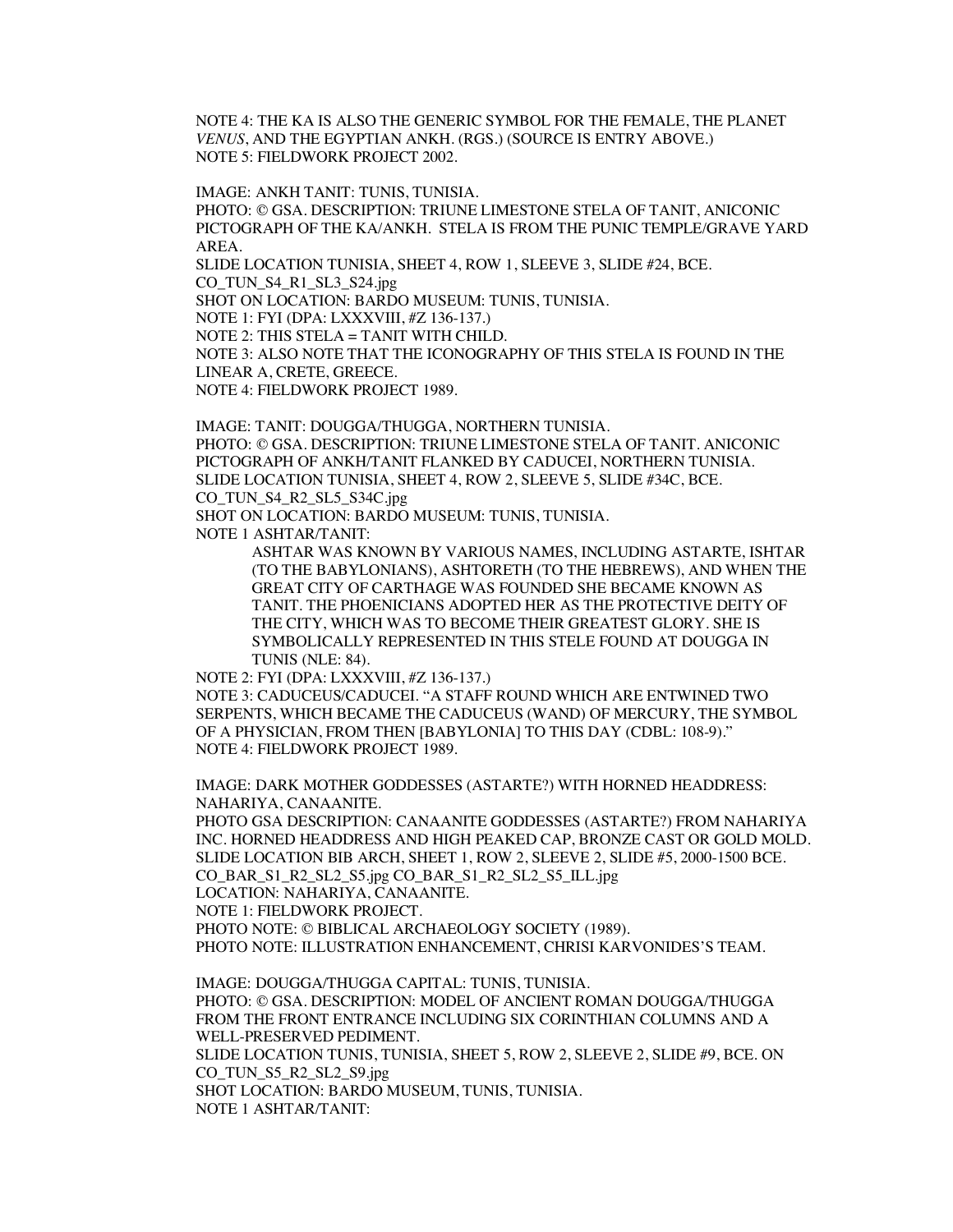ASHTAR WAS KNOWN BY VARIOUS NAMES, INCLUDING ASTARTE, ISHTAR (TO THE BABYLONIANS), ASHTORETH (TO THE HEBREWS), AND WHEN THE GREAT CITY OF CARTHAGE WAS FOUNDED SHE BECAME KNOWN AS TANIT. THE PHOENICIANS ADOPTED HER AS THE PROTECTIVE DEITY OF THE CITY, WHICH WAS TO BECOME THEIR GREATEST GLORY. SHE IS SYMBOLICALLY REPRESENTED IN THIS STELE FOUND AT DOUGGA IN TUNIS (NLE: 84).

NOTE 2: FIELDWORK PROJECT 1989.

IMAGE: SARCOPHAGUS OF ISIS PROVIDING BREATH OF LIFE: EGYPT. PHOTO: © GSA. DESCRIPTION: HORUS NURSED BY CATHEDRA ISIS ON HER THRONE, SOURCE OF ROYAL LINEAGE.

SLIDE LOCATION REGENESIS PHASE 2, SHEET 2, ROW 3, SLEEVE 2, SLIDE #10, BCE. IT\_RPT\_S2\_R3\_SL2\_S10.jpg

SHOT ON LOCATION: METROPOLITAN MUSEUM OF ART: NEW YORK, NY. NOTE 1: AN ICONOGRAPHIC INTERPRETATION OF THE CATHEDRA (THRONE) GODDESS ISIS INCLUDES HIEROS GAMOS. (APL: 2-23-1999.)

NOTE 2: DARK MOTHER GODDESS ISIS: BREATH AND SOURCE OF LIFE. (GSAE: 27.) NOTE 3: "THE HIEROS GAMOS FROM WHENCE A ROYAL SOVEREIGN GETS HIS [OR HER] POWER AND THIS IS THE GODDESS HERSELF (APL: 2-23-1999)." NOTE 4: FIELDWORK PROJECT 1998-2002.

IMAGE: KA GODDESS ISIS: EGYPT.

PHOTO: © GSA. DESCRIPTION: SARCOPHAGUS WITH KA GODDESS ISIS IN STAR STUDDED GOWN. EXTERIOR INC. KING PSUSENNES I AND OSIRIS. SLIDE LOCATION EGYPT, SHEET 41, ROW 2, SLEEVE 3, SLIDE #374, BCE. CO\_EGY\_S41\_R2\_SL3\_S374.jpg

SHOT ON LOCATION: MUSEUM OF EGYPTIAN ANTIQUITIES: CAIRO, EGYPT. NOTE 1:

A FURTHER INTERPRETATION OF THE KA SYMBOL IS THE SARCOPHAGUS OF ISIS: WITH HER HANDS HELD ABOVE HER HEAD IN A CELEBRATION ORANT POSTURE (DM: 12), SHE DRAWS DOWN THE UNIVERSAL KA ENERGY INTO HER PERSONAL BA SPIRIT SOUL. AS UNDERWORLD GODDESS OF DEATH AND TRANSITION, ISIS RE-MEMBERS, RE-VIVES HER BA SPIRIT SOUL (BIRD) WITH THE UNIVERSAL KA OR SPIRIT SPARK (RGS). (RGS: 1900-1800, DAWNING OF THE AFRICAN ALPHABET AND THE ANICONIC GODDESS TRIANGLE).

NOTE 2: FOR A FULLER DISCUSSION ON THE KA BA, SEE *MYTH OF THE GODDESS*. (MG: 245-246.)

NOTE 3: FOR AN EXCELLENT ROCK ART ORANT EXAMPLE, SEE: ANATI, EMMANUEL. *ROCK-ART IN CENTRAL ARABIA*. VOL. I. LOUVAIN, FRANCE: INSTITUT ORIENTALISTE, 1968. 76-78, FIG. 43 AND PLATE XXIV. (RACA.) NOTE 4: FIELDWORK PROJECT 1985-1989.

IMAGE: BA – BIRD OR BA – SOUL: EGYPT. PHOTO: © GSA. DESCRIPTION: BA BIRDS, \* EGYPT. SLIDE LOCATION EGYPT, ADDENDUM 2, ROW 4, SLEEVE 3, SLIDE #13, 700-300 BCE. CO\_EGY\_AD2\_R4\_SL3\_S13.jpg SHOT ON LOCATION: BRITISH MUSEUM: LONDON, ENGLAND. NOTE 1 RE. BA – BIRD OR BA – SOUL.

\* 'IN A PARALLEL IMAGE,' THE PERSONAL BA – SOUL IS ONE'S SPIRIT SOUL THAT DURING THE DEATHING PROCESS MAY HOVER OR APPEAR AS A BIRD TO JOIN WITH THE KA SOUL, THE UNIVERSAL, GAIAN – LIFE – FORCE, THE GREAT MOTHER WHO BECKONS: 'BEHOLD I AM BEHIND THEE,